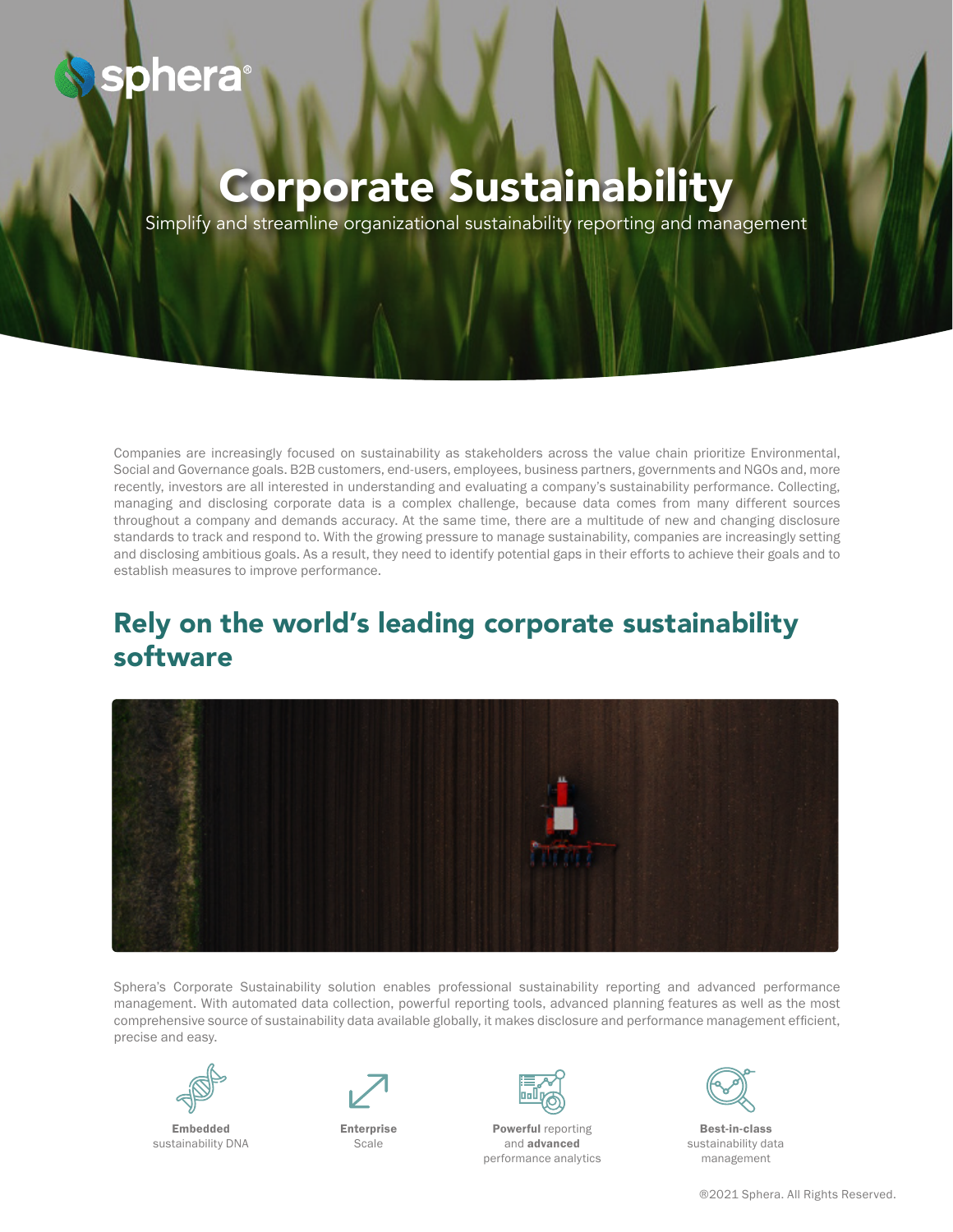### Our solutions for Corporate Sustainability

Sphera helps companies manage reporting and compliance and improve performance through a series of steps for managing sustainability across an enterprise.



### From best-in-class sustainability and ESG reporting to performance management

Our corporate sustainability software provides a solution at scale for large organizations based on deep expertise and a wide variety of customer situations. It helps you respond to a multitude of reporting frameworks and stakeholder initiatives and builds a strong foundation for companies that need to comply with the new ESG framework that accompanies increased investor interest. It enables you to provide sustainability information in a professional and transparent way to complement financial reporting, using insights to improve corporate sustainability performance.

### Reporting and Compliance

Helps to establish transparent audit-proof sustainability management and reporting to reduce risk of non-compliance and related financial consequences.

Automated data capture and fully transparent metrics and audit trails make it easier to profile risks and identify opportunities for improving efficiency.

### Performance Management and Improvement

Identifies gaps between targets and actual performance, allowing you to focus on improving the most important strategic areas and uses monitoring tools to track if an execution plan will lead to expected outcomes.

Helps to improve sustainability performance by making information easily accessible to all stakeholders, giving them the knowledge to make better business decisions.